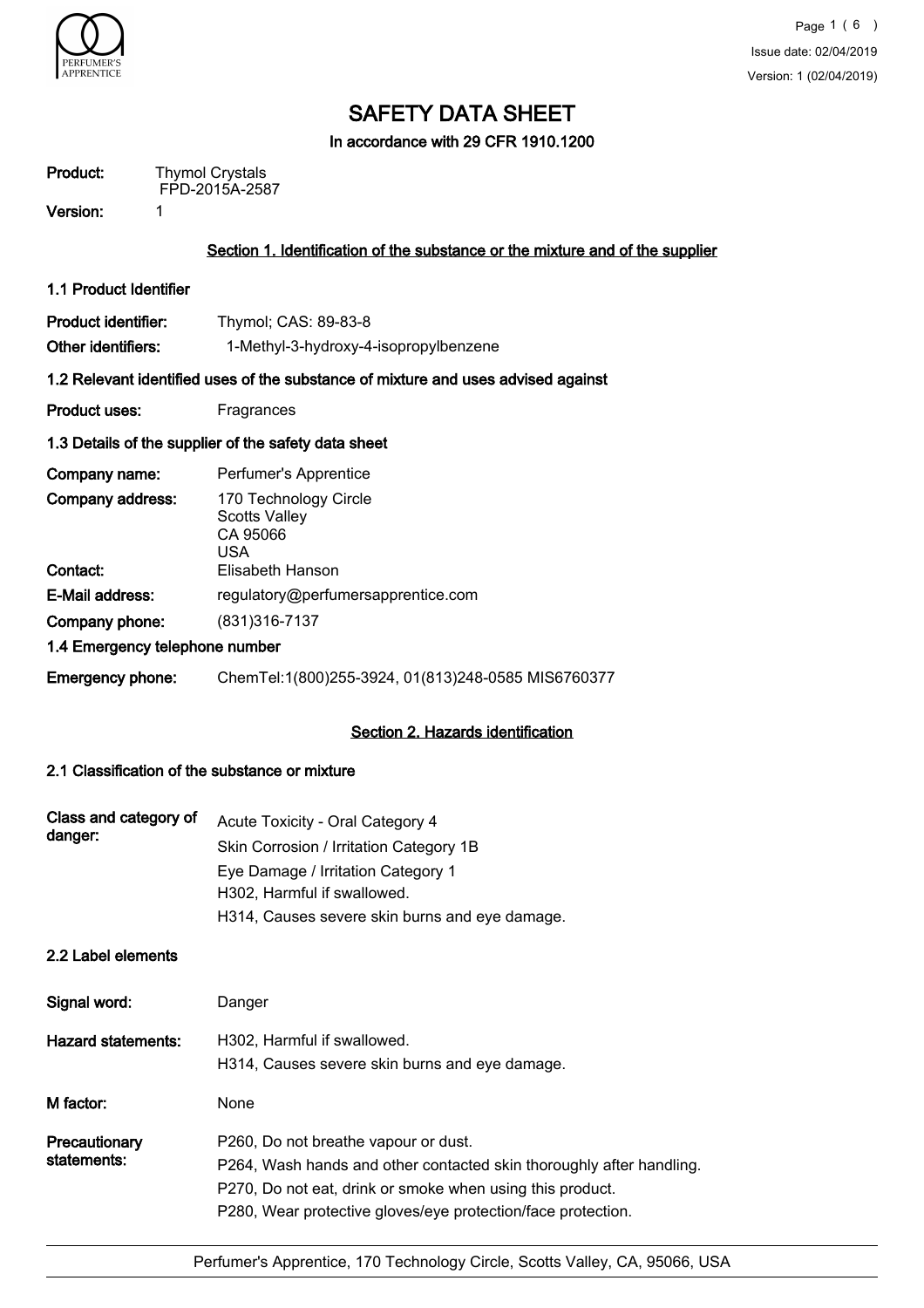

In accordance with 29 CFR 1910.1200

#### Thymol Crystals Product:

FPD-2015A-2587

Version: 1

P301/312, IF SWALLOWED: call a POISON CENTER or doctor/physician if you feel unwell.

P301/330/331, If swallowed: Rinse mouth. Do not induce vomiting.

P303/361/353, IF ON SKIN (or hair): Remove/take off immediately all contaminated clothing. Rinse skin with water/shower.

P304/340, IF INHALED: Remove victim to fresh air and keep at rest in a position comfortable for breathing.

P305/351/338, IF IN EYES: Rinse cautiously with water for several minutes. Remove contact lenses, if present and easy to do. Continue rinsing.

P310, Immediately call a POISON CENTER or doctor/physician.

P330, Rinse mouth.

P363, Wash contaminated clothing before reuse.

P405, Store locked up.

P501, Dispose of contents/container to approved disposal site, in accordance with local regulations.



Other hazards: None

#### Section 3. Composition / information on ingredients

3.1 Substances

Product identifier: Thymol; CAS: 89-83-8

#### Section 4. First-aid measures

#### 4.1 Description of first aid measures

IF SWALLOWED: call a POISON CENTER or doctor/physician if you feel unwell.

If swallowed: Rinse mouth. Do not induce vomiting.

IF ON SKIN (or hair): Remove/take off immediately all contaminated clothing. Rinse skin with water/shower.

IF INHALED: Remove victim to fresh air and keep at rest in a position comfortable for breathing.

IF IN EYES: Rinse cautiously with water for several minutes. Remove contact lenses, if present and easy to do. Continue rinsing.

Immediately call a POISON CENTER or doctor/physician.

## 4.2 Most important symptoms and effects, both acute and delayed

Harmful if swallowed.

Causes severe skin burns and eye damage.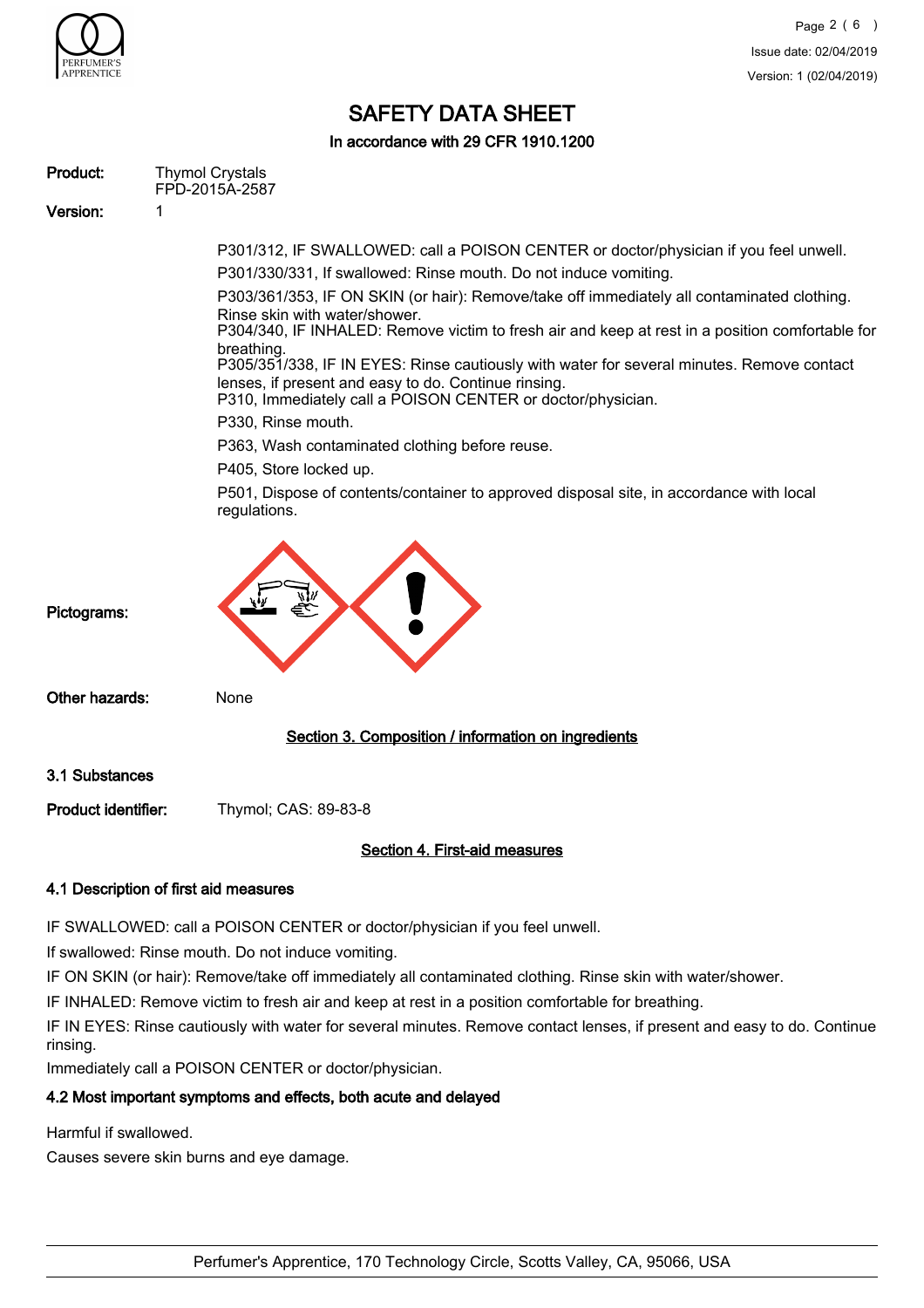

In accordance with 29 CFR 1910.1200

Thymol Crystals FPD-2015A-2587 Product:

Version: 1

4.3 Indication of any immediate medical attention and special treatment needed

None expected, see Section 4.1 for further information.

#### **SECTION 5: Firefighting measures**

#### 5.1 Extinguishing media

Suitable media: Carbon dioxide, Dry chemical, Foam.

#### 5.2 Special hazards arising from the substance or mixture

In case of fire, may be liberated: Carbon monoxide, Unidentified organic compounds.

#### 5.3 Advice for fire fighters:

In case of insufficient ventilation, wear suitable respiratory equipment.

#### Section 6. Accidental release measures

#### 6.1 Personal precautions, protective equipment and emergency procedures:

Avoid inhalation. Avoid contact with skin and eyes. See protective measures under Section 7 and 8.

#### 6.2 Environmental precautions:

Keep away from drains, surface and ground water, and soil.

#### 6.3 Methods and material for containment and cleaning up:

Remove ignition sources. Provide adequate ventilation. Avoid excessive inhalation of vapours. Contain spillage immediately by use of sand or inert powder. Dispose of according to local regulations.

#### 6.4 Reference to other sections:

Also refer to sections 8 and 13.

#### Section 7. Handling and storage

#### 7.1 Precautions for safe handling:

Do not eat, drink or smoke when using this product.

#### 7.2 Conditions for safe storage, including any incompatibilities:

Store in a well-ventilated place. Keep container tightly closed. Keep cool. Ground/bond container and receiving equipment. Use explosion-proof electrical, ventilating and lighting equipment. Use only non-sparking tools. Take precautionary measures against static discharge.

#### 7.3 Specific end use(s):

Fragrances: Use in accordance with good manufacturing and industrial hygiene practices.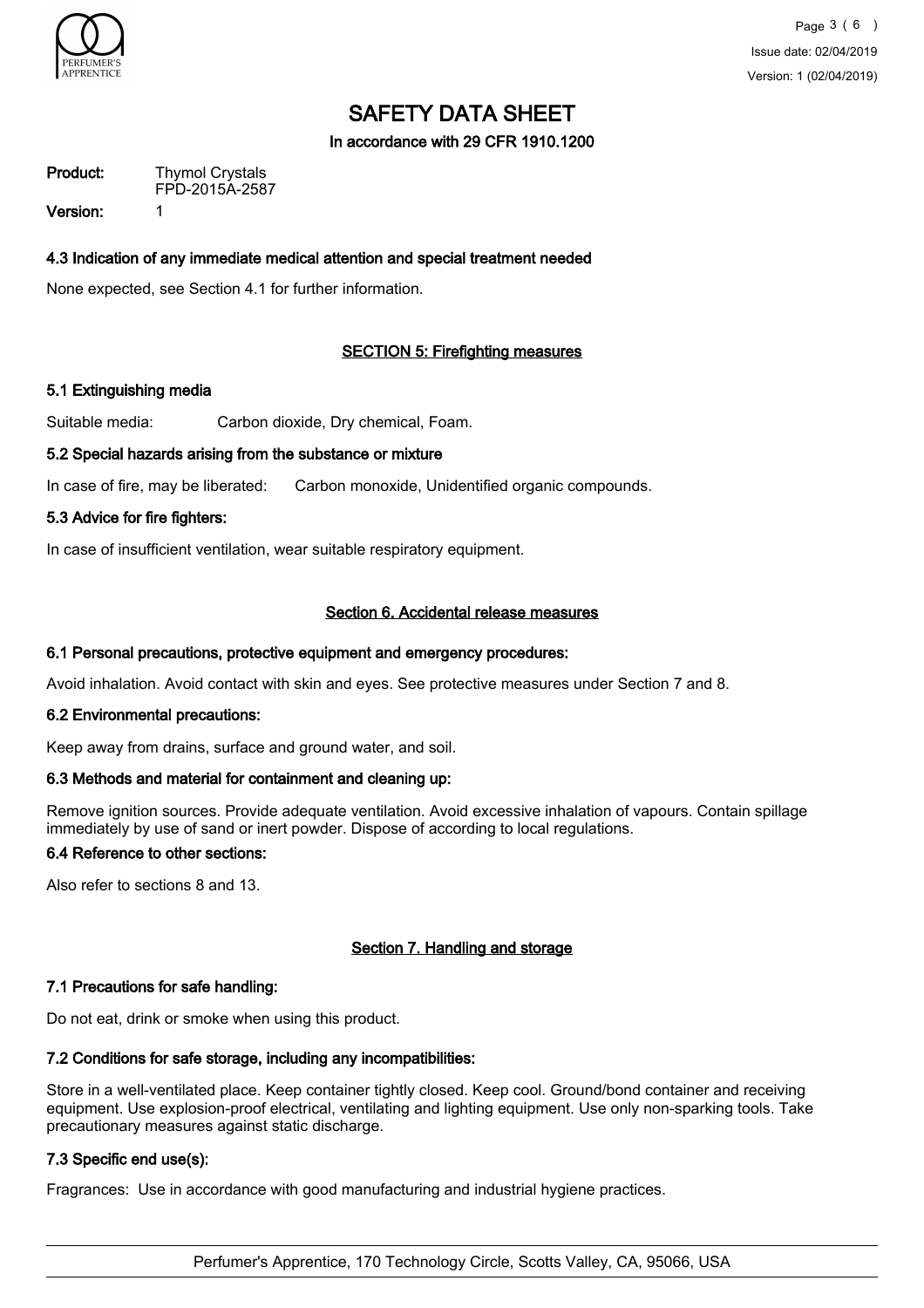

In accordance with 29 CFR 1910.1200

Thymol Crystals FPD-2015A-2587 Product:

Version: 1

Section 8. Exposure controls/personal protection

8.1 Control parameters

Workplace exposure limits: Not Applicable

#### 8.2 Exposure Controls

#### Eye / Skin Protection

Wear protective gloves/eye protection/face protection

#### Respiratory Protection

Under normal conditions of use and where adequate ventilation is available to prevent build up of excessive vapour, this material should not require special engineering controls. However, in conditions of high or prolonged use, or high temperature or other conditions which increase exposure, the following engineering controls can be used to minimise exposure to personnel: a) Increase ventilation of the area with local exhaust ventilation. b) Personnel can use an approved, appropriately fitted respirator with organic vapour cartridge or canisters and particulate filters. c) Use closed systems for transferring and processing this material.

Also refer to Sections 2 and 7.

#### Section 9. Physical and chemical properties

#### 9.1 Information on basic physical and chemical properties

| Appearance:                    | Not determined  |
|--------------------------------|-----------------|
| Odour:                         | Not determined  |
| pH:                            | Not determined  |
| Initial boiling point / range: | Not determined  |
| Flash point:                   | 116 $\degree$ C |
| Vapour pressure:               | Not determined  |
| <b>Relative density:</b>       | Not determined  |
| Solubility(ies):               | Not determined  |
| 9.2 Other information:         | None available  |

#### Section 10. Stability and reactivity

#### 10.1 Reactivity:

Presents no significant reactivity hazard, by itself or in contact with water.

#### 10.2 Chemical stability:

Good stability under normal storage conditions.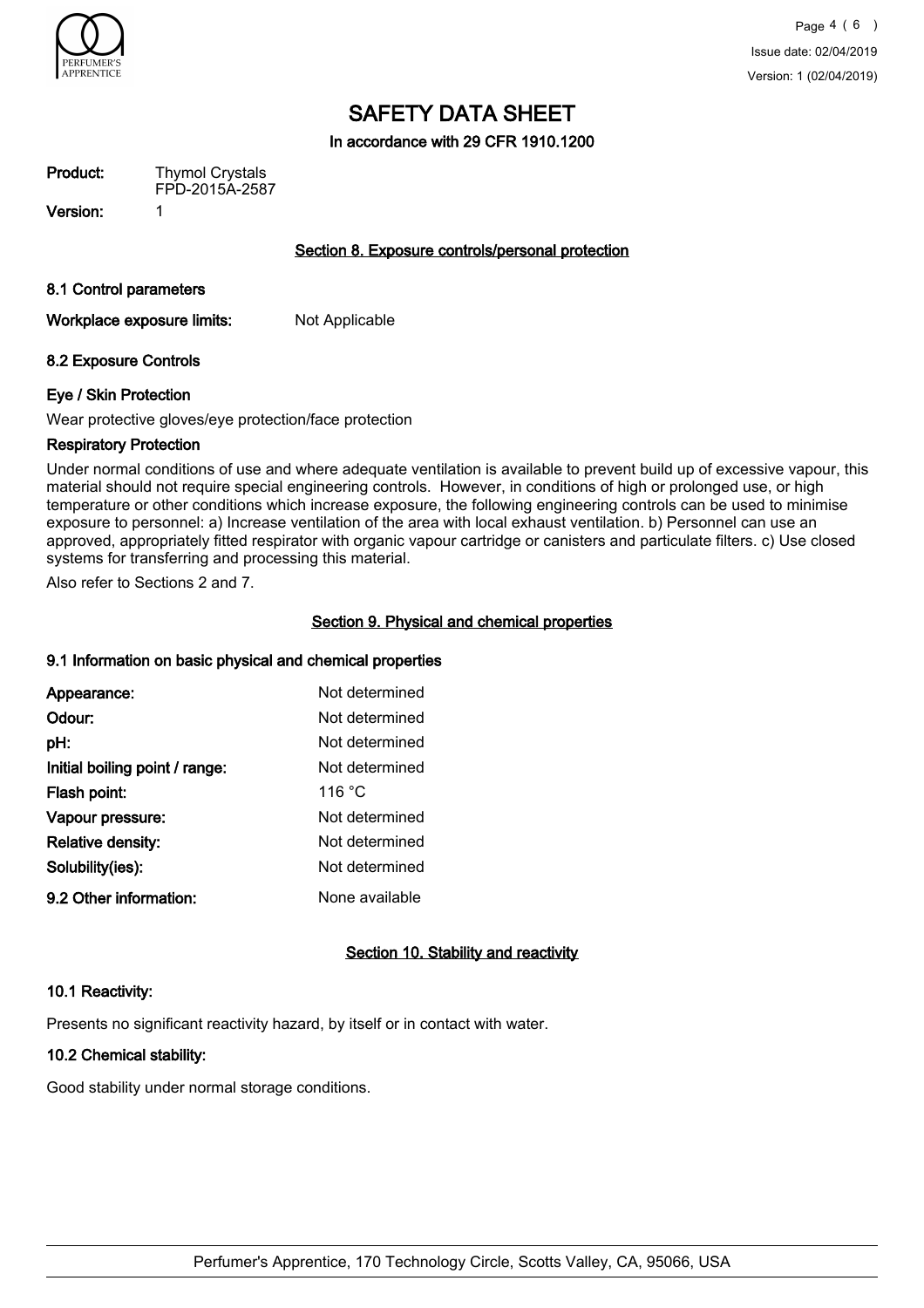

Page 5 ( 6 ) Issue date: 02/04/2019 Version: 1 (02/04/2019)

## SAFETY DATA SHEET

In accordance with 29 CFR 1910.1200

Product:

Thymol Crystals FPD-2015A-2587

Version: 1

10.3 Possibility of hazardous reactions:

Not expected under normal conditions of use.

#### 10.4 Conditions to avoid:

Avoid extreme heat.

#### 10.5 Incompatible materials:

Avoid contact with strong acids, alkalis or oxidising agents.

#### 10.6 Hazardous decomposition products:

Not expected.

#### Section 11. Toxicological information

#### 11.1 Information on toxicological effects

Harmful if swallowed.

Causes severe skin burns and eye damage.

| Assumed Toxicity Value (LD50 or ATE) for Acute Oral Toxicity:       | 980            |
|---------------------------------------------------------------------|----------------|
| Assumed Toxicity Value (LD50 or ATE) for Acute Dermal Toxicity:     | Not Applicable |
| Assumed Toxicity Value (LC50 or ATE) for Acute Inhalation Toxicity: | Not Available  |
| <b>Inhalation Route:</b>                                            | Not Available  |
|                                                                     |                |

Refer to Section 2 for additional information.

#### Section 12. Ecological information

#### 12.1 Toxicity:

Toxic to aquatic life with long lasting effects.

- 12.3 Bioaccumulative potential: Not available
- 12.4 Mobility in soil: Not available

## 12.5 Results of PBT and vPvB assessment:

This substance does not meet the PBT/vPvB criteria of REACH, annex XIII.

12.6 Other adverse effects: Not available

## Section 13. Disposal considerations

## 13.1 Waste treatment methods:

Dispose of in accordance with local regulations. Avoid disposing into drainage systems and into the environment. Empty containers should be taken to an approved waste handling site for recycling or disposal.